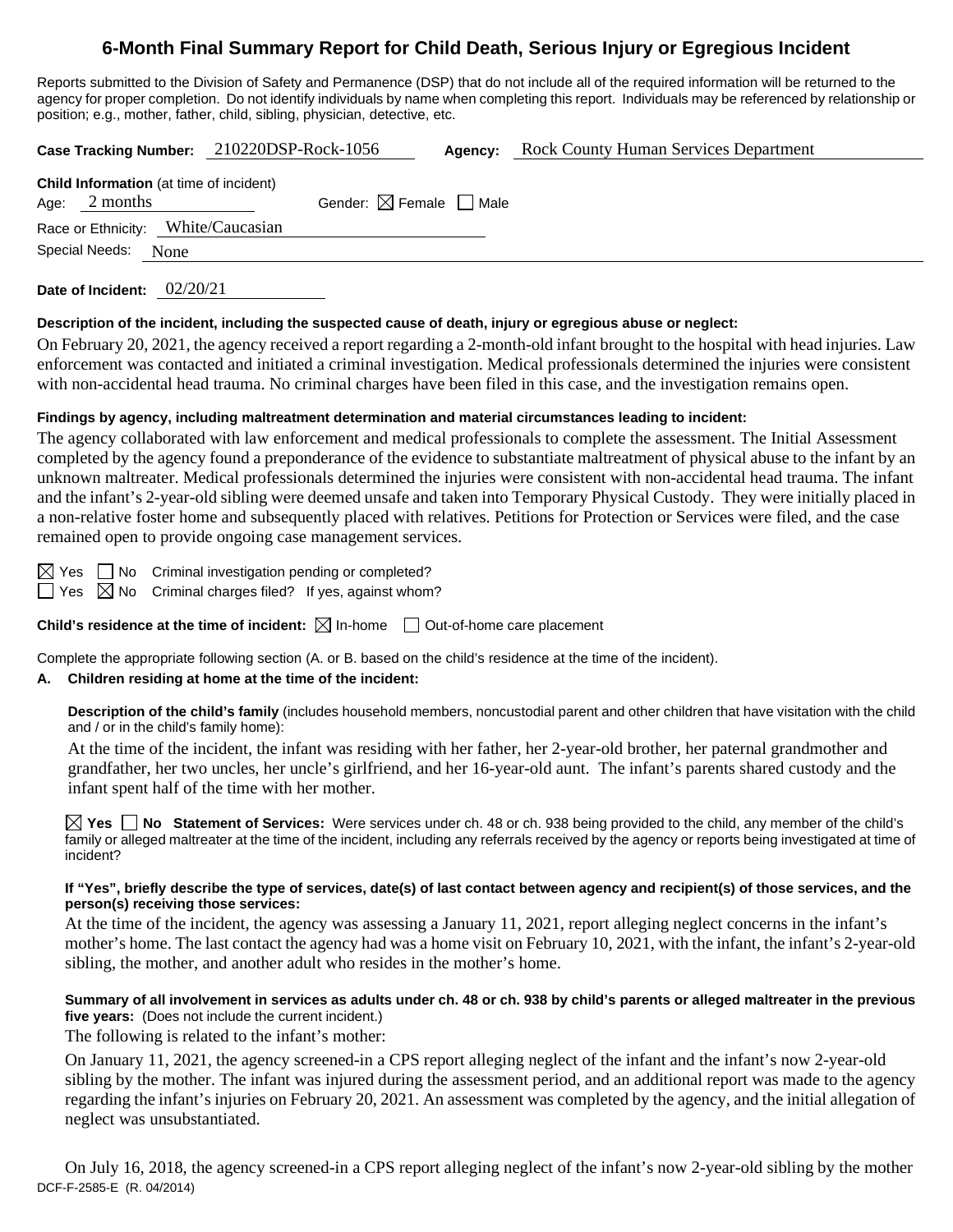and physical abuse by an unknown maltreater. An assessment was completed by the agency and the allegations of neglect and physical abuse were unsubstantiated. The case was closed upon completion of the Initial Assessment.

On October 16, 2017 the agency screened-in a Services Report. The family denied the need for services.

**Summary of actions taken by the agency under ch. 48, including any investigation of a report or referrals to services involving the child, any member of the child's family living in this household and the child's parents and alleged maltreater.** (Does not include the current incident.)

(Note: Screened out reports listed in this section may include only the date of the report, screening decision, and if a referral to services occurred at Access. Reports that do not constitute a reasonable suspicion of maltreatment or a reason to believe that the child is threatened with harm are not required to be screened in for an Initial Assessment, and no further action is required by the agency.)

The following is related to the infant's mother:

On January 11, 2021, the agency screened-in a CPS report alleging neglect of the infant and the infant's now 2-year-old sibling by the mother. The infant was injured during the assessment period, and an additional report was made to the agency regarding the infant's injuries on February 20, 2021. An assessment was completed by the agency, and the initial allegation of neglect was unsubstantiated.

On January 11, 2021, the agency screened out two CPS reports.

On July 16, 2019, the agency screened-in a CPS report alleging neglect of the infant's now 2-year-old sibling by the mother and physical abuse by an unknown maltreater. An assessment was completed by the agency, and the allegations of neglect and physical abuse were unsubstantiated. The case was closed upon completion on the Initial Assessment.

On October 16, 2017, the agency screened-in a Services Report. The family denied the need for services.

On October 11, 2017, the agency screened out a CPS report.

On October 9, 2017, the agency screened out a CPS report.

On May 8, 2017, the agency screened out a CPS report.

#### **Summary of any investigation involving the child, any member of the child's family and alleged maltreater conducted under ch. 48 and any services provided to the child and child's family since the date of the incident:**

The agency collaborated with law enforcement and medical professionals to complete the assessment. The Initial Assessment completed by the agency found a preponderance of the evidence to substantiate maltreatment of physical abuse to the infant by an unknown maltreater. Medical professionals determined the injuries were consistent with non-accidental head trauma. The infant and the infant's 2-year-old sibling were deemed unsafe, taken into Temporary Physical Custody, and placed with relatives. Petitions for Protection or Services were filed, and the case remained open to provide ongoing case management services.

#### **B. Children residing in out-of-home care (OHC) placement at time of incident:**

#### **Description of the OHC placement and basis for decision to place child there:** N/A

# **Description of all other persons residing in the OHC placement home:**

N/A

**Licensing history:** Including type of license, duration of license, summary of any violations by licensee or an employee of licensee or other actions that constitute a substantial failure to protect and promote the welfare of the child. N/A

### **Summary of any actions taken by agency in response to the incident:** (Check all that apply.)

| Screening of Access report |  |  |  |
|----------------------------|--|--|--|
|                            |  |  |  |

- Protective plan implemented **Referral to services** Referral to services
- Attempted or successful reunification
	- 2